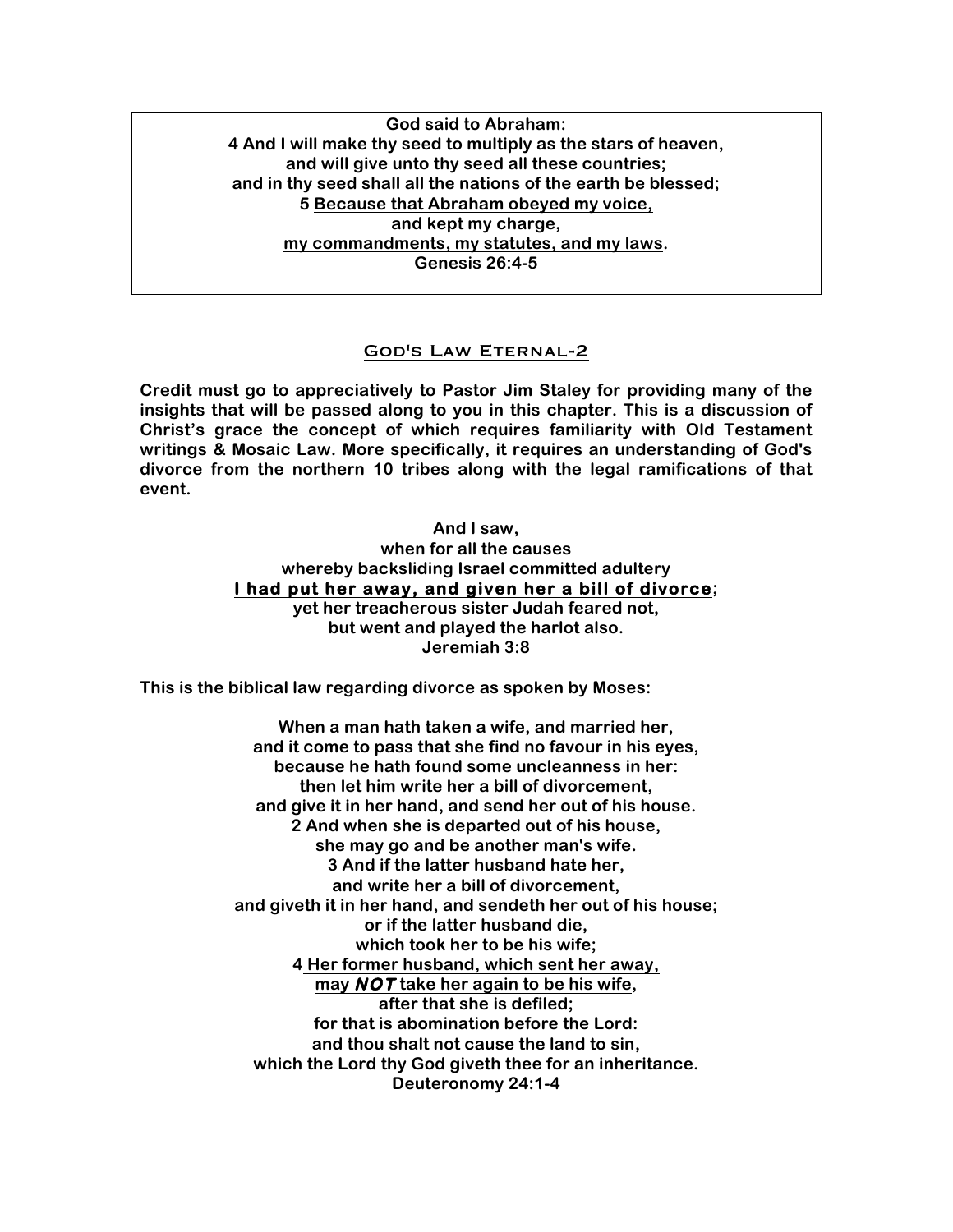**In spite of the stipulation that re-marriage is not possible, God made the following promise to Israel:**

> **They say, If a man put away his wife, and she go from him, and become another man's, shall he return unto her again? shall not that land be greatly polluted? but thou hast played the harlot with many lovers; yet return again to me, saith the Lord. Jeremiah 3:1**

**For centuries the question remained unresolved as to just how it was possible for this promise to be fulfilled given the fact that God would never break the conditions of divine law. Yet, neither does He break His promises. Upon divorce from God, Israel was branded a sinful, cursed adultress. How could God remarry her while continuing to observe the stipulations of Mosaic law? Paul explained the caveat:**

> **The wife is bound by the law as long as her husband liveth; but if her husband be dead, she is at liberty to be married to whom she will; only in the Lord. 1Corinthians 7:39**

**The husband must die for the wife to no longer be classified an adultress & to be at liberty to remarry 'whomever she will'. This was in fact a significant reason Christ sacrificed his life, to allow Israel to once again be restored to her position as the bride of Christ.**

**According to Mosaic law, marriage unites twain into one flesh. Therefore, imperfect Israel could now acquire justification before God on the basis of her husband's perfect record. Throughout his writings Paul consistently referred to the resolution of this great legal quandary as the 'mystery solved'. This also explains why Christ instructed his disciples to seek out the lost children of Israelto give them the good news that through his sacrifice they were finally granted the opportunity to become justified before God once again. THIS is the grace of Christ.**

**Clearly, no amount of law-keeping could have purchased the redemption of the house of Israel, only the love of the Messiah. As you can see, it simply does not logically follow that the grace of Christ brought Mosaic law into obsolescence.**

**Those who claim that Christ's first mission granted us freedom from God's Old Testament laws base their doctrinal reasoning on scriptures taken from letters of the apostle Paul. However, the reality is that Paul himself never meant to suggest that Mosaic Law had lost its relevance following the crucifixion. What Pastor Staley teaches is that the source of confusion can be traced to the fact that many of the Jews to whom Paul was in correspondence were observing**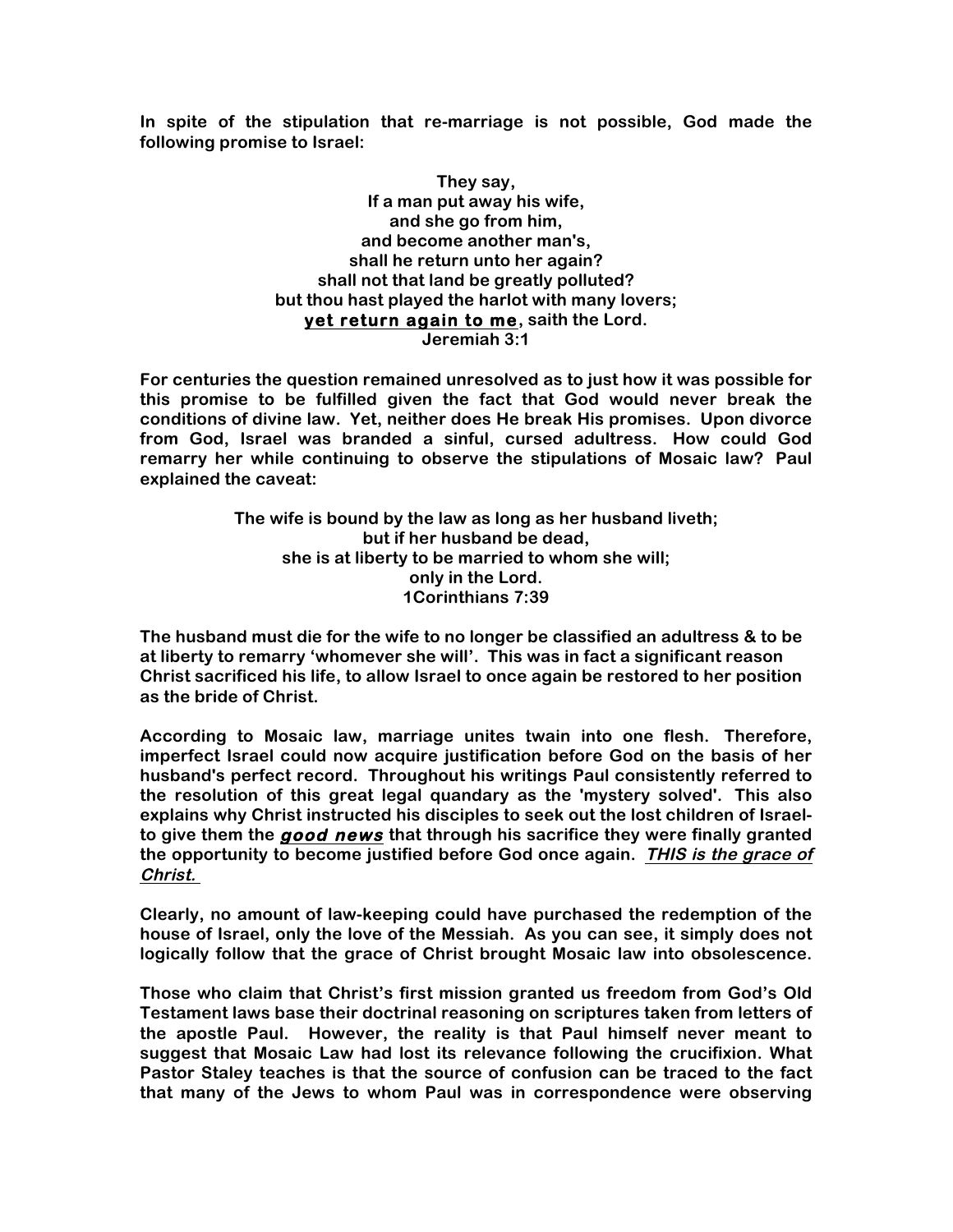**another set of rules known as the 'Oral Laws'. These were a set of ordinances that had been developed over a period of many years throughout the period of the diaspora & were compensatory to the Mosaic statutes.**

**When Assyria dispersed the people of Samaria &, later, when Babylon dispersed the Judeans throughout foreign territories, believing Israelites could no longer properly observe Mosaic rituals & holy days. The Judean priesthood responded to this predicament by establishing their own set of compensatory regulations. Over time these man-made regulations were characteristically inconsistent with, if not wholly antithetical to, Mosaic law. The dispensers of this brand of law at the time of Christ were of course the Edomic Pharisees. Today they are called Rabbinic Jews & the rabbinic laws themselves are documented in their Talmud.**

**When Christ expressed anger that the 'traditions of men' had replaced the commandments of God he was in fact saying that the oral contrivances had usurped preeminence over Mosaic law. The oral law in Christ's assessment was not merely inferior to God's vision, but placed unnecessary 'grievous' & fearprovoking burdens on the people that tried to observe them. The 'heart' of God to teach mercy & compassion & to transform the human spirit through law was wholly omitted in the petty & burdensome compensatory requirements of Pharisaic teachings. When discussing God's law, this is what Paul had to say:**

#### **For we know that the law is spiritual.... Romans 7:14**

**In Psalms we read:**

### **The law of the LORD is perfect, converting the soul: the testimony of the LORD is sure, making wise the simple.**

**Psalm 19:7**

**Many of our institutions interpret the writings of Paul, & sometimes even the words of Christ, as suggesting that Mosaic law had outlived its usefulness because of the sacrifice Christ made. They commonly cite the fact that legal observance alone could never reconcile Israel to God. While it is unequivocally correct that dead works cannot evoke justification, it simply does not logically follow that Mosaic law has no viable function outside of the justification process. I'm going to try to explain several commonly quoted passages from the Word that have often been misrepresented to support the view that Mosaic law no longer serves as a necessary plumbline to elucidate this point.**

> **For the law was given by Moses, but grace & truth came by Jesus Christ. John 1:17**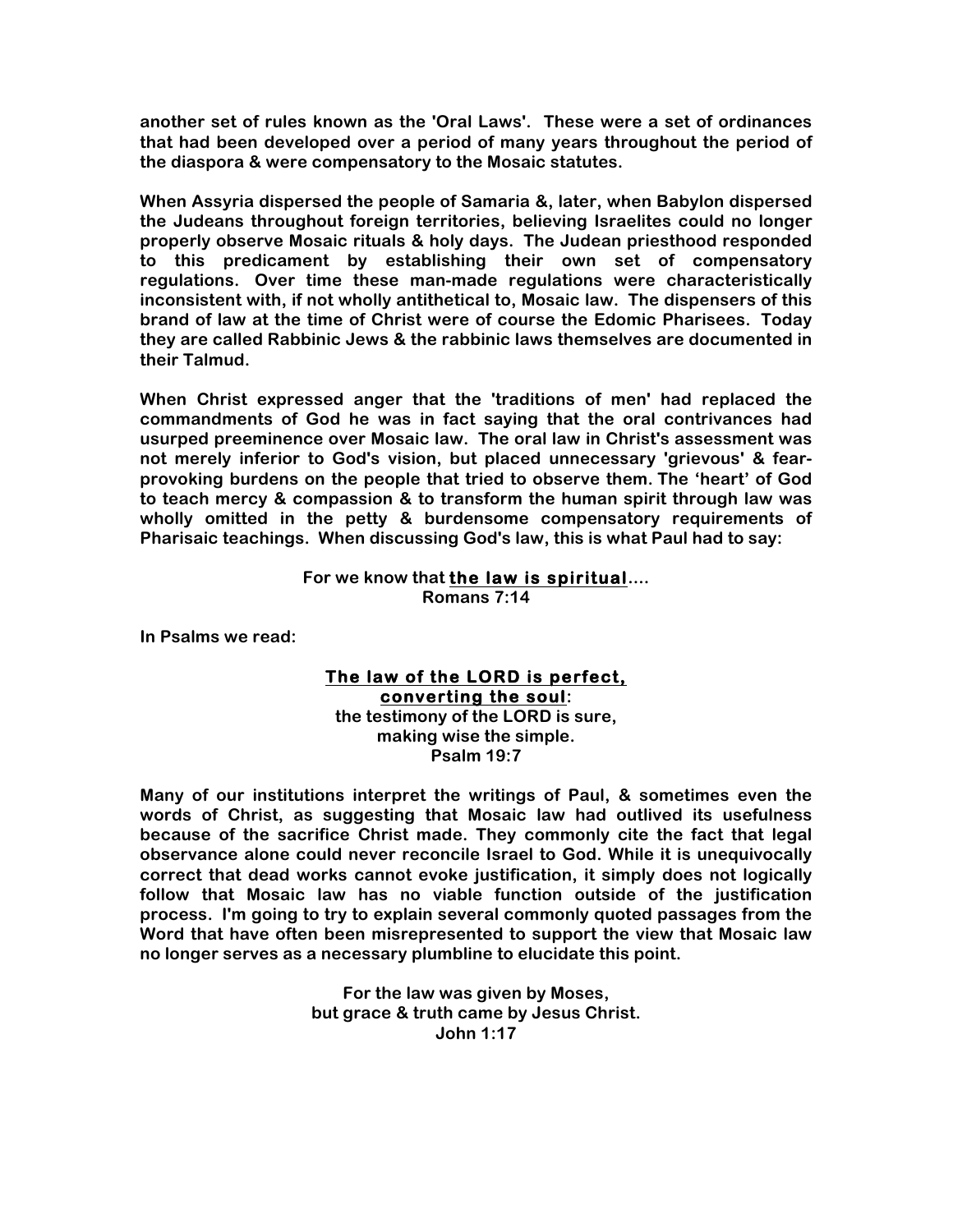**This scripture is often used to make the claim that Christ's gift was the replacement of the law. Allow me to switch out a couple of nouns here to illustrate that this just isn't so:**

> **For the coffee was given by Jane, but the cake & cookies came by her sister Sara.**

**Does this help you to understand that possibly John was suggesting a completion of the salvation scenario as opposed to the replacement of one of its aspects for another? Let's move on.**

> **19-Now we know that what things soever the law saith, it saith to them who are under the law: that every mouth may be stopped, and all the world may become guilty before God. 20-Therefore by the deeds of the law there shall no flesh be justified in his sight: for by the law is the knowledge of sin. Romans 3:19-20**

**What Paul was stating here about law is very limited in scope & we can all be in agreement about it--the fact that try as we might, we are not capable of fulfilling the law perfectly & therefore we can never be justified before God through our legal observances.**

**What it does NOT say is that the law has no role to play in the salvation process. It simply says that we can never be justified through the law alone. How can we know that Paul did not abandon all functional application of Mosaic law. Well for one thing, he said it!**

> **30 Seeing it is one God, which shall justify the circumcision by faith, and uncircumcision through faith. 31 Do we then make void the law through faith? God forbid : yea, we establish the law. Romans 3:30-31**

**The reality is that Paul 'established the law' consistently throughout his writings. How? Through his extensive discussions on sin. Whenever Paul was speaking about sin, he was applying God's legal plumbline to determine what was sinful & what was not.**

> **What shall we say then? Is the law sin? God forbid. Nay, I had not known sin, but by the law: for I had not known lust, except the law had said, Thou shalt not covet. Romans 7:7**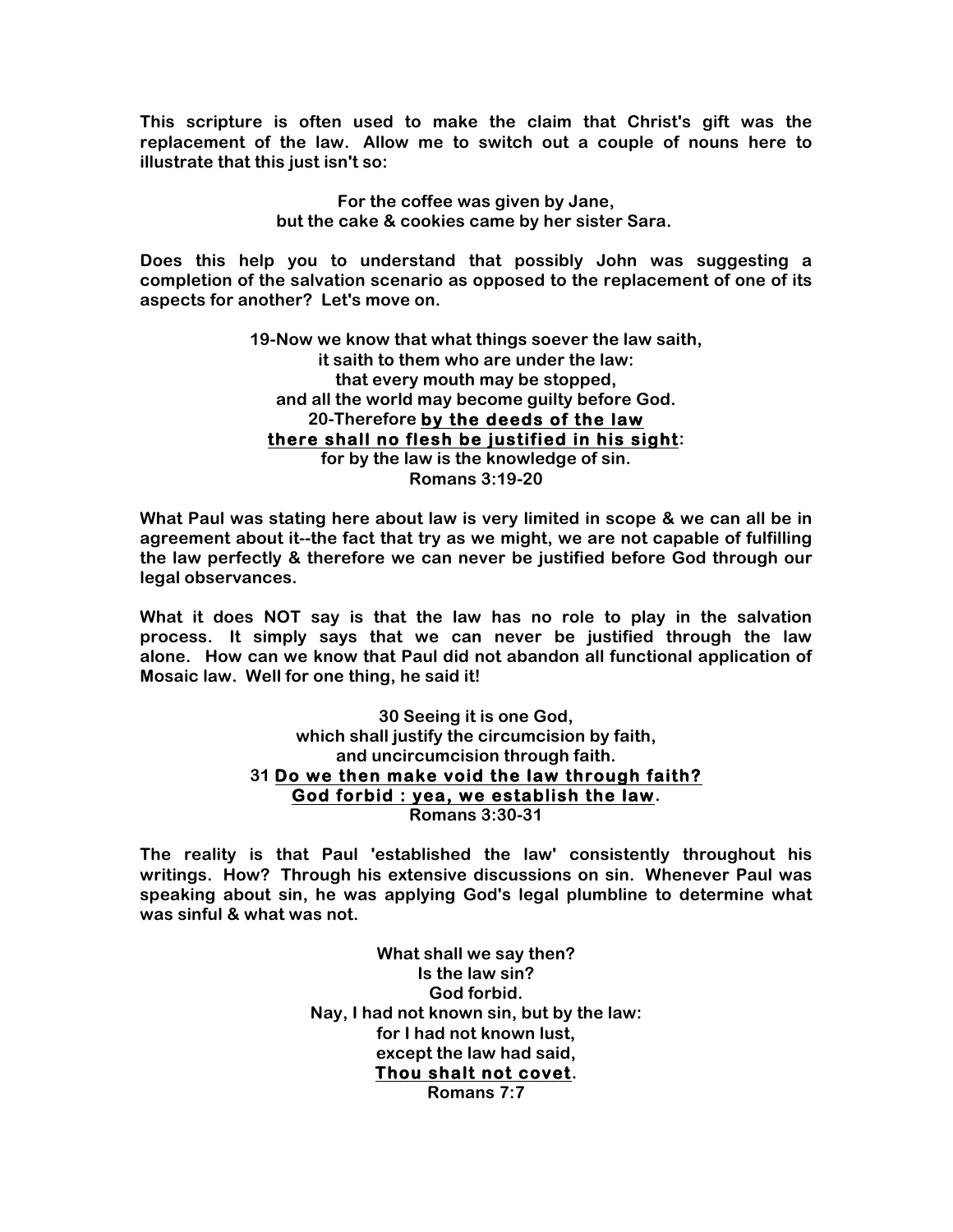### **For this ye know, that no whoremonger, nor unclean person, nor covetous man, who is an idolater, hath any inheritance in the kingdom of Christ and of God. Ephesians 5:5**

**Grace made salvation attainable to Israel, God's elect, when it wasn't attainable before. By sacrificing his life, Christ set Israel free from the sin of adultery so that she would once again be worthy to become his bride. But there is more to this story. It has to do with the fact that Israel had 'sold' herself into bondage when she betrayed God by serving other gods & had to somehow be 'redeemed'. Again, we must look at Old Testament law to understand the situation correctly:**

# **Laws Of The Kinsman Redeemer**

**47 "If a stranger or sojourner with you becomes rich, and your brother beside him becomes poor and sells himself to the stranger or sojourner with you or to a member of the stranger's clan, 48 then after he is sold he may be redeemed. One of his brothers may redeem him, 49 or his uncle or his cousin may redeem him, or a close relative from his clan may redeem him. Or if he grows rich he may redeem himself. Leviticus 25:47-49**

**The story of Ruth provides an important review of just how the rules of the kinsman redeemer operated. While Ruth was not indentured to any one person, she was a slave of poverty. Boaz 'bought' her to be his wife-to love, protect & care for her. This beautiful story is recorded in the bible for us to understand the desire of God in our lives.**

> **For thus saith the LORD, Ye have sold yourselves for nought; and ye shall be redeemed without money. Isaiah 52:3**

**In whom we have redemption through his blood, the forgiveness of sins, according to the riches of his grace.... Ephesians 1:7**

**But wait! There's more! Prior to the coming of Christ to the earth to assume his role of husband-high priest-legal advocate & king, humankind only had an accuser in the courtroom of heavenly justice, a prosecuting District Attorney. Today we have an advocate-intercessor to fight on our behalf. Yet, for all this evidence of his love & grace, Mosaic law continues to remain humanity's**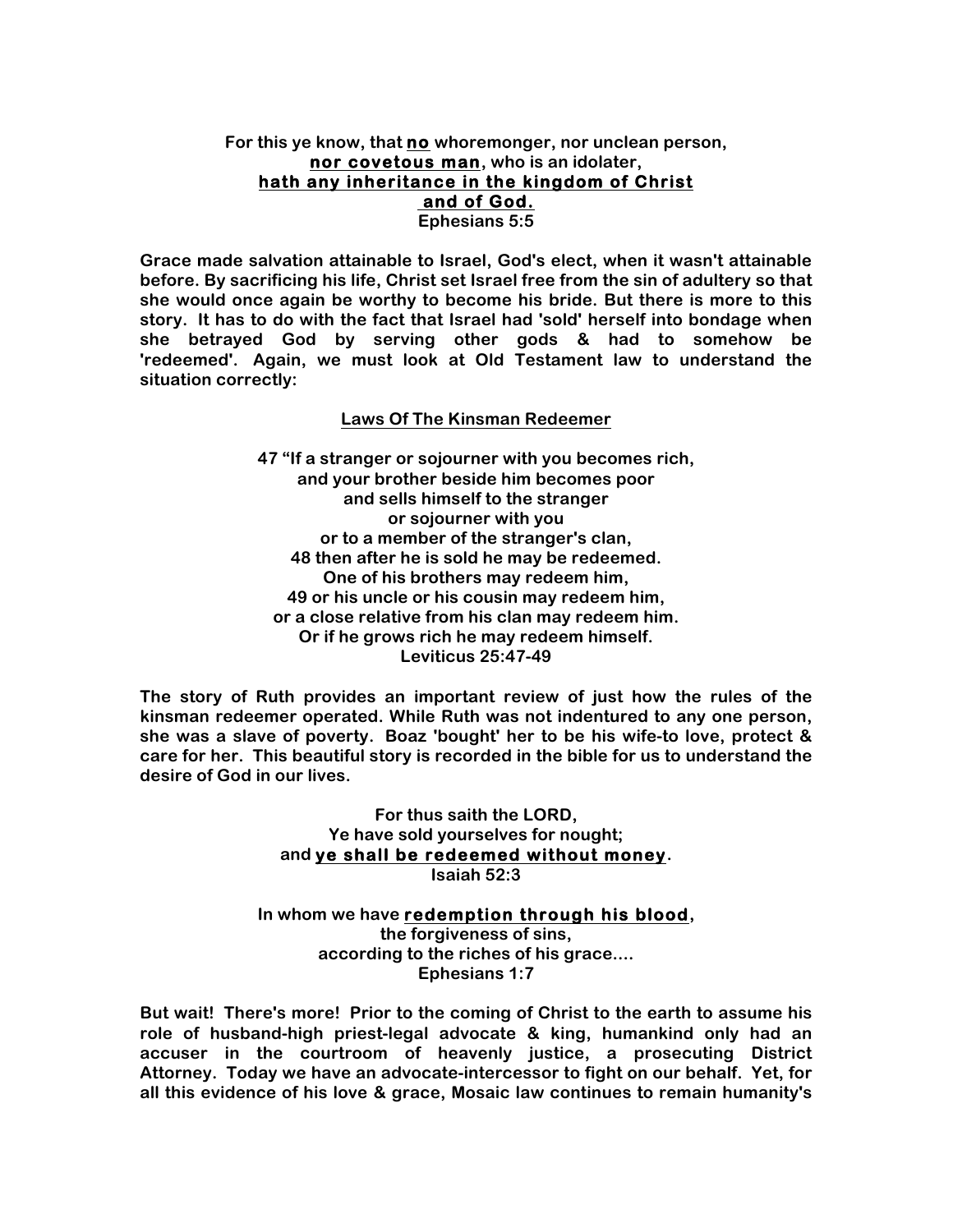**plumbline. It should be obvious that if Christ himself operated within the parameters of divine law so must we.**

**On so many levels Christ raised human aspiration as opposed to weakening the standard. If he had simply observed Mosaic Law he would have rid himself of treasonous Israel, but in his love & compassion he chose to save a remnant. Remember what he said to the apostles the evening of his arrest?**

> **A new commandment I give unto you, That ye love one another; as I have loved you, that ye also love one another. John 13:34**

**This is the standard of the New Covenant-that we love as he loved us, that we be willing to lay down our lives for one another. Now we graduate from milk to meat. Instead of enacting God's spiritual laws as dead works, we are to etch them in our hearts & perform them out of a mature brand of love. Now, instead of not committing adultery because you would be cursed, you wouldn't commit adultery because someone else would be hurt.**

> **For this is the covenant that I will make with the house of Israel after those days, saith the Lord; I will put my LAWS into their mind, and write them in their hearts: and I will be to them a God, and they shall be to me a people: Hebrews 8:10**

**But now we are delivered from the law, that being dead wherein we were held; that we should serve in newness of spirit, and not in the oldness of the letter. Romans 7:6**

**But now we are delivered from the law, that being dead wherein we were held; that we should serve in newness of spirit, and not in the oldness of the letter. Romans 7:6**

**13 For if the blood of bulls and of goats, and the ashes of an heifer sprinkling the unclean, sanctifieth to the purifying of the flesh: 14 How much more shall the blood of Christ, who through the eternal Spirit offered himself without spot to God, purge your conscience from dead works to serve the living God?**